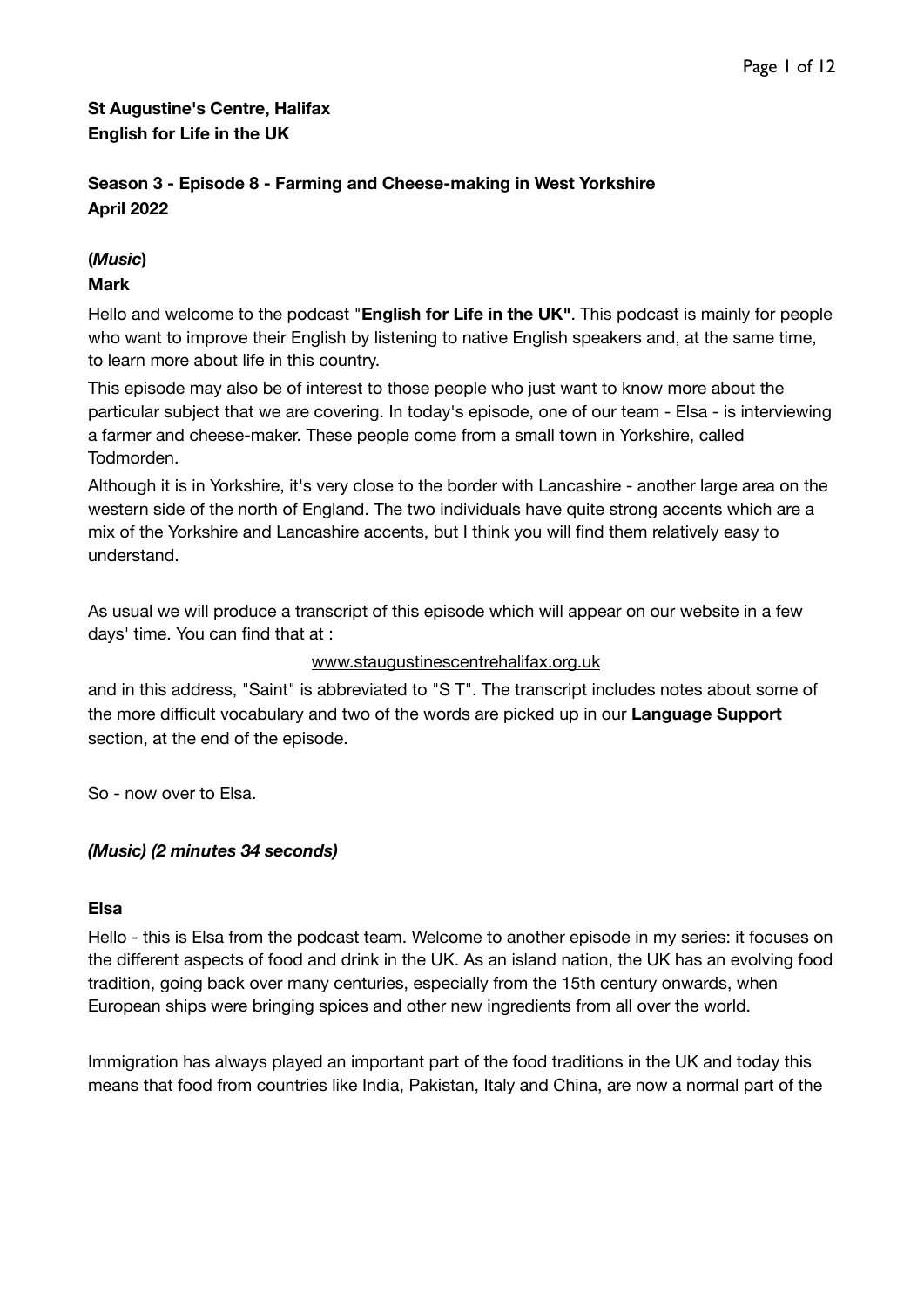<span id="page-1-7"></span><span id="page-1-6"></span>Britishdiet, alongside more traditional dishes, like fish and chips<sup>1</sup> and shepherd's pie<sup>2</sup>. Each region of the UK has its own specialities. And the area local to the St Augustine's centre, in Calderdale, is no exception.

In a previous episode, we heard about a family bakery business and in this episode we are meeting the owners of a small local farming and cheese-making business.

### (*Background animal noises).*

Well, this morning, I'm up in the hills between Hebden Bridge and the border town of Todmorden. Todmorden is on the borders between Calderdale [West Yorkshire] and Lancashire. I'm delighted to be with two farmers - or one farmer and one cheese-maker. I have with me, Carl and Sandra and they're going to tell us about their fascinating business as dairy farmers and cheese-makers.

So - I don't know who wants to start? Do you want to start, Carl and talk about the cheesemaking? Or would you, first?

(4: 27)

## **Carl**

We'll start with the farm. It's Sandra's family farm - we've been here since 1920 ... - what [when] is it?

### **Sandra**

<span id="page-1-10"></span><span id="page-1-9"></span><span id="page-1-8"></span>1926. Me, personally - I haven't been here since 1926! My family's been here since 1926. My grandad<sup>3</sup>came as a tenant<sup>4</sup>. There's two "small holdings<sup>5"</sup> together. He came as a tenant to Pex -tenement after the first World War and then, he bought it with his two sons in the 1950s, and then when my mum and dad got married, they bought Higher East Lee which is where we are now, where we milk the cows.

<span id="page-1-11"></span>Andunfortunately, both of the brothers have passed away $6$  but my brother and me carried on milking and then Carl started making the cheese.

### **Elsa**

Pextenement is an interesting name. What's the history behind that?

### **Sandra**

<span id="page-1-1"></span>[2](#page-1-7) minced lamb in gravy, topped with mashed potatoes

- <span id="page-1-2"></span> $3$  grandad = grandfather
- <span id="page-1-3"></span> $4$  tenant = so he rented the land from the owner in order to farm it

<span id="page-1-5"></span> $6$ passed away = a usual way of indicating "died"

<span id="page-1-0"></span><sup>&</sup>lt;sup>1</sup>the first "fast food" relatively cheaply bought, ready cooked, and so quick as a meal for working families often including the wife and mother, as women worked in the textile mills in large numbers.

<span id="page-1-4"></span> $5$ small holdings = areas of land not quite large enough to be classed as farms but used in similar ways - supporting animals and food growing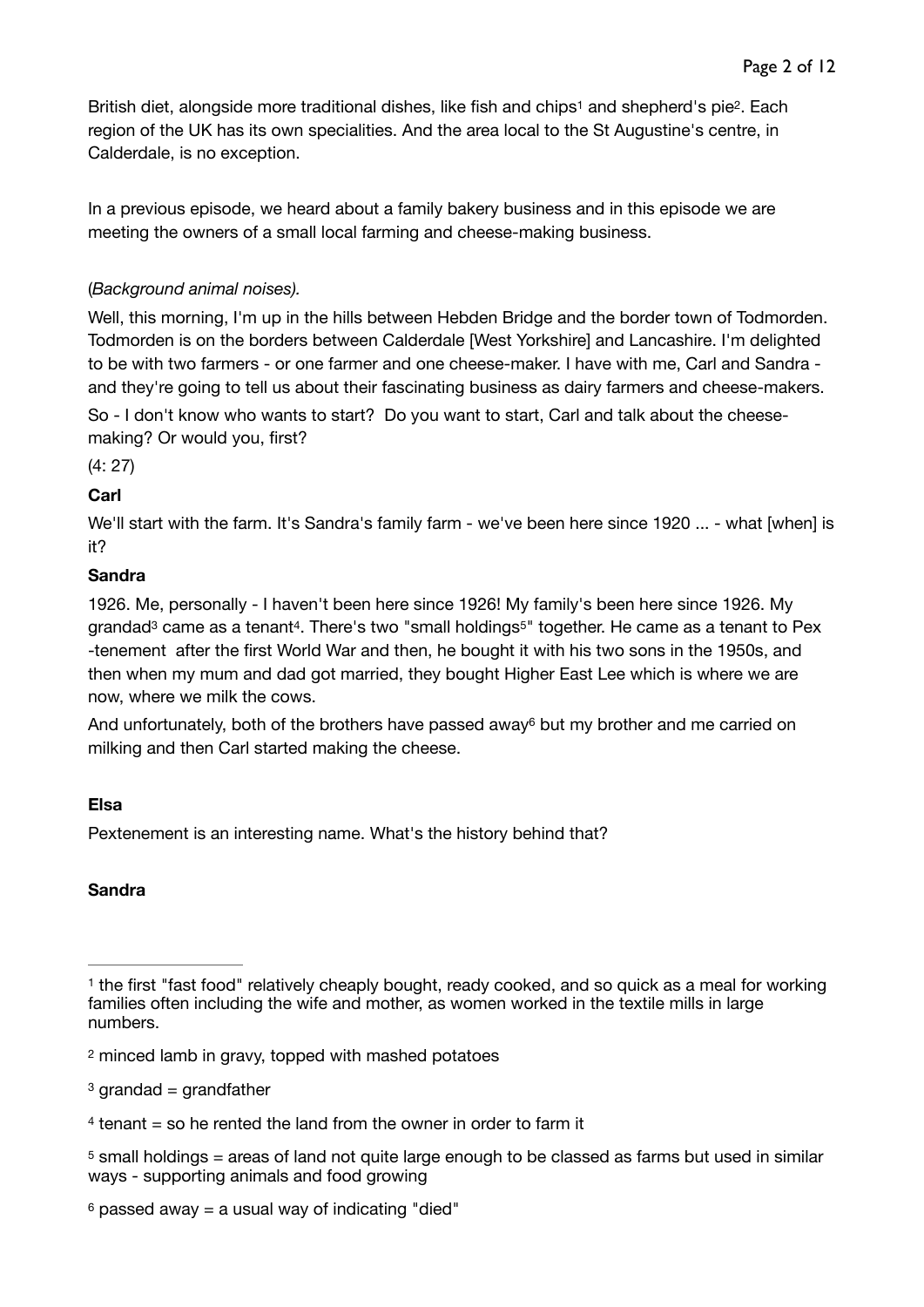<span id="page-2-2"></span>Well - on and off<sup>[7](#page-2-0)</sup> it's been called that since the 1600s when it was built, but it has ... they have changed the names a little bit. Higher East Lee used to be Eastwood Hall and then they built Eastwood Hall, erm ...so they do change - but we believe that it means ... the "Pex" means "Pigs" and the "Tenement" means - a tenement, as in, a lot of people live there.

#### **Elsa**

Right, Ok.

#### **Carl**

In 1901, there were ten families lived in Pextenement.

#### **Sandra**

I don't know where they put them all!

#### **Elsa**

Well, We can just hear 3 or 4 calves - how old are they, these calves I can just see in front of me?

#### **Sandra**

They are ... erm ... between a week and two weeks old - they're babies.

#### **Elsa**

So, how many cows do you have on the farm?

#### **Sandra**

<span id="page-2-3"></span>We have 60 that milk - obviously, not all at the same time. Some of them are waiting to give birth andwe've got all the followers<sup>[8](#page-2-1)</sup> - probably about  $30$  - young ones, coming up.

#### **Elsa**

And what breed of cows are they?

#### **Sandra**

They are MRI - which is Meuse Rhine Issel - which is a Dutch breed and is named from where the three rivers meet, they come from there. And they are, strangely, they're really good on the hillsides, even though they come from a flat country. And the milk is very good for cheese- making. When we started having them - when we got our first bull, we didn't know that - we just wanted something that was different and sturdier.

<span id="page-2-0"></span> $\frac{7}{1}$  $\frac{7}{1}$  $\frac{7}{1}$  on and off - sometimes it changed for a period and then went back to being ....

<span id="page-2-1"></span><sup>&</sup>lt;sup>8</sup>followers - unusual use of the word and presumed to be a farming term for cows which are part of the herd but not old enough to be productive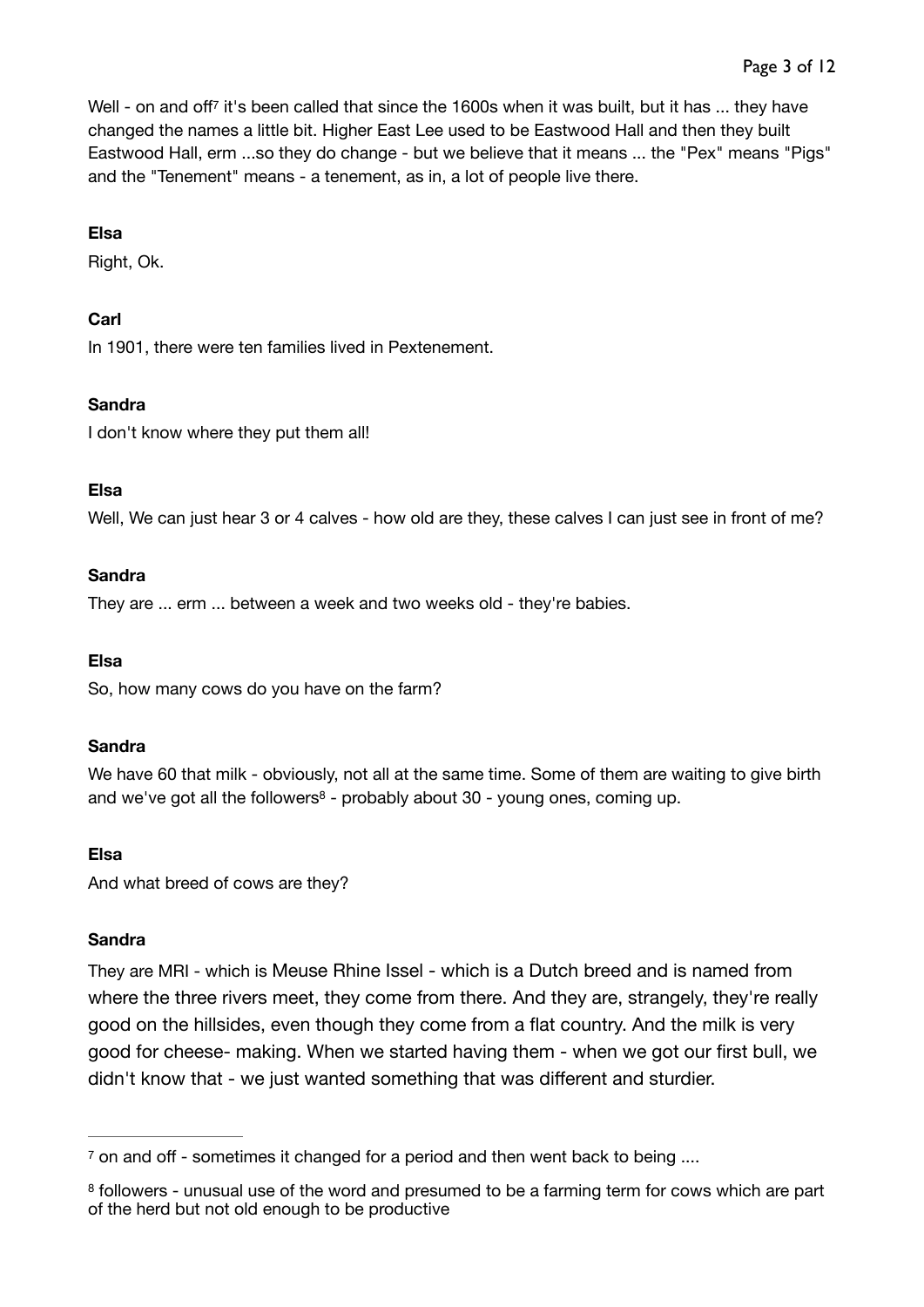# **Elsa**

You're what is known as - an *organic* farm; so can you explain for listeners, what that means?

# **Carl**

Farming-wise, everything is done - traditionally done - without any chemicals, any additives. Farming-wise, you don't put anything on the fields.

### **Sandra**

<span id="page-3-2"></span>We don't use fertilisers. We're allowed to use ... erm, certain things - we have the soils tested - because our soil is quite acidic, we're allowed to use things like lime, if it's needed to bring the "pH" balance<sup>[9](#page-3-0)</sup> right. We can use seaweed - but we use mainly manure from the cows - it's a rotating, self-contained idea and it's what ... it's how farming always used to be, before all these extra things came in.

We're also PWAB - which is we produce milk without antibiotics. So our cows are not allowed ... - well, when you say, "not allowed" to have antibiotics, obviously if they're ill, they would do, but they would have to come out of the milking herd, if that was the case. They would have to stay and rear calves or something, if they've had any antibiotics at all. Because the way the world is going with antibiotic usage - in that, if it's used too widely, it no longer works.

*(8:03)* 

### **Carl**

<span id="page-3-3"></span>And cheese-wise, we've got to - we're organic - ... certified with "Organic Farmers and Growers" - as the farm is - we've got a producer's licence. So we've got to prove that everything that goes into that cheese is *organic*. From the milk, is 99% of it, we get certain bacterias and **cultures<sup>[10](#page-3-1)</sup>** from France - they're all certified **organic**. Things like the water: we have to have the water tested, to prove there's no chemicals that can get into the cheese, from there. So it's quite a process, as a producer, doing *organic* products. And we have an inspection once a year to go through all this - and it takes a full day to get through it.

# **Elsa**

You're quite a small farm - presumably, that presents particular challenges - particularly today, with all the regulations and bureaucracy?

<span id="page-3-0"></span> $9$  pH balance - is a measure of the acidity or alkalinity in the soil

<span id="page-3-1"></span>[<sup>10</sup>](#page-3-3) Cultures - see the Language Support section of the podcast, towards the end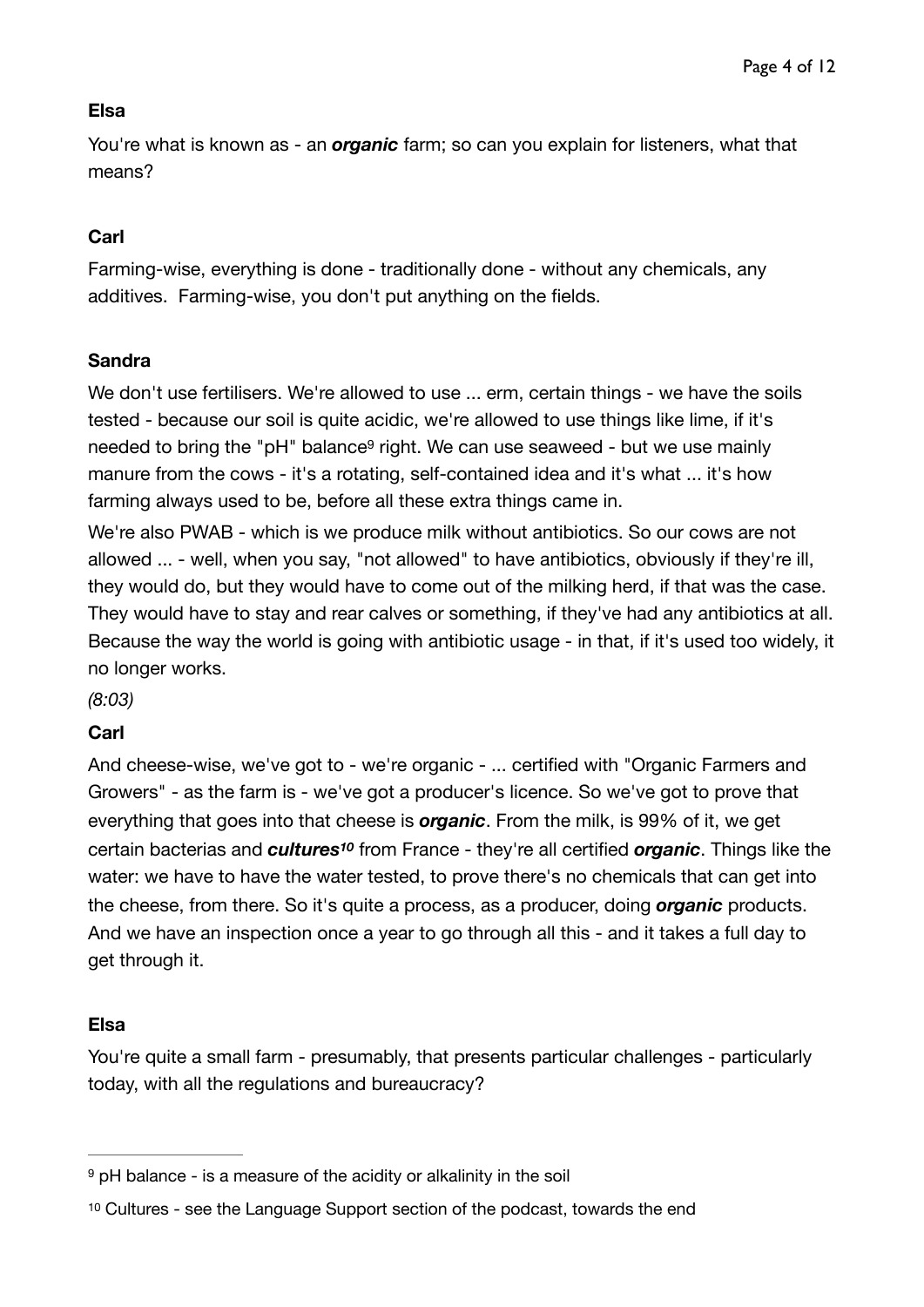## **Sandra**

Yes. It is quite challenging - and as you say, there's not economies of scale - but there are economies of scale for the big farmers - everything that we do they have to do as well, but obviously - they can have four or five farms and they will only have to do it once. You know - it is quite - there is quite a burden of paperwork and regulations and things. My brother's always trying to say, it should be different for smaller farms, just like it should be different for smaller shops or whatever. But everybody needs the same ... all the same certification needs.

# **Elsa**

Have things changed since the UK left the European Union? What we call Brexit?

# **Carl**

On the cheese - there's no difference at all really because we get the milk from the farm and we sell the cheese within a thirty mile radius of the farm, so we don't export or we don't particularly import anything, to make the cheese. The **cultures** come from France but the supply of those has not changed at all, since Brexit. So nothing really changed. The farm is slightly different with the OMSCO - the milk co-operative ....

# **Elsa**

So OMSCO is the cooperative that you sell the milk to?

# **Sandra**

<span id="page-4-1"></span>Yes - the Organic Milk Suppliers [Co-operative] - and they were sending milk - organic milk - to France and other continental countries as well and I believe there was quite a difficulty with that, at first. But, all those things, I think, have been over-ridden by Covid and the thing - the war in Ukraine, is the thing that is going to be most difficult, I think. So muchof the - well, not just animal feed and 'person-feed'<sup>[11](#page-4-0)</sup> - comes from the Ukraine and Russia and I think that's going to effect everything much, much more. It's going to be much more serious, I think.

# **Elsa**

We're living in difficult times I think.

<span id="page-4-0"></span> $11$ person feed - this is not a usual expression but Sandra has used it as a quick way of including agricultural produce as well as farming supplies in what she is saying about imports from the Ukraine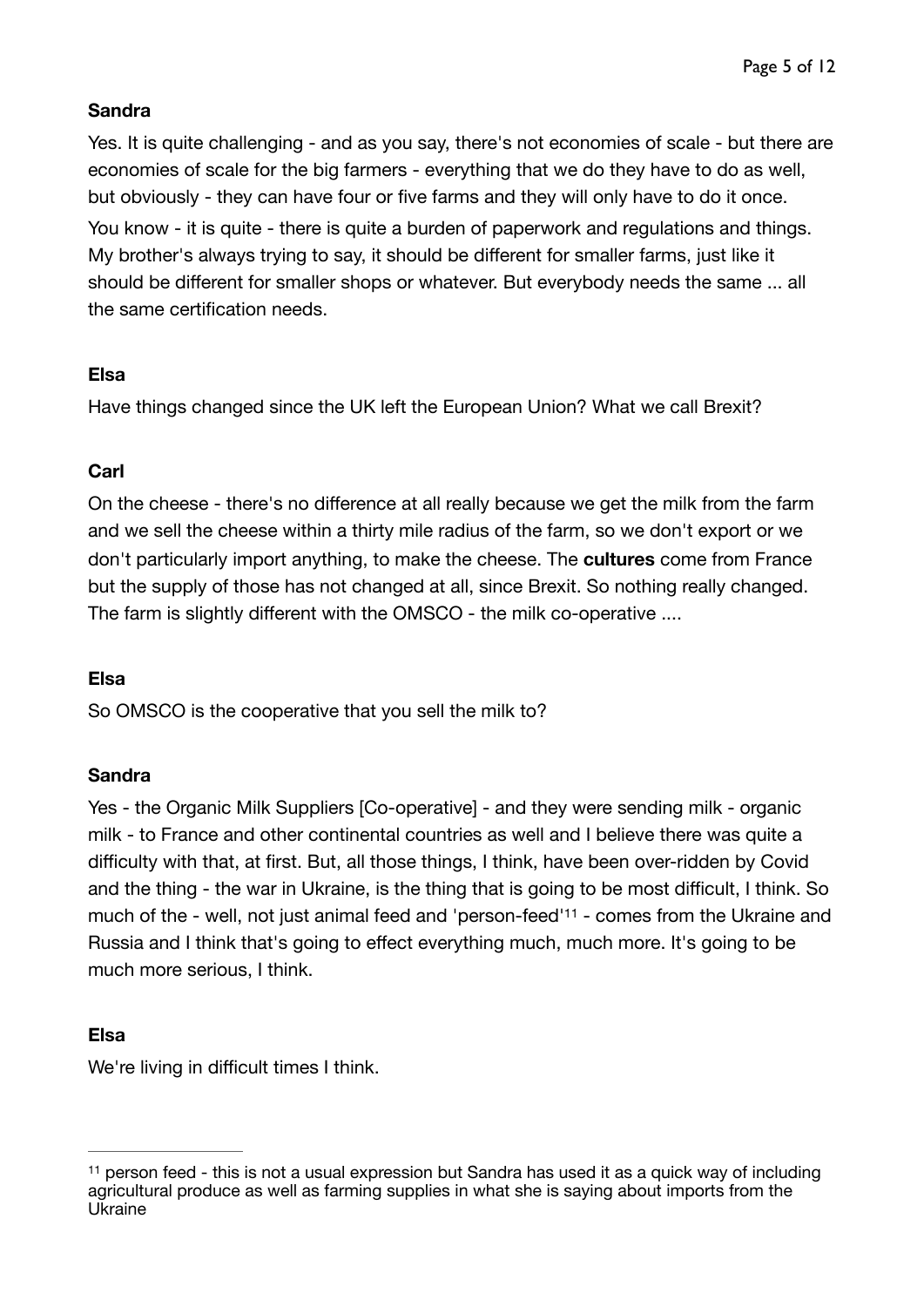## **Carl**

<span id="page-5-2"></span>Yes - the pandemic. As a cheese-producer, within a few days of it starting - the orders went completely berserk - the on-line shop with people buying locally things, because they were all stuck indoors<sup>12</sup>[.](#page-5-0) We spent day after day supplying cheese direct to peoples' houses. And the wholesalers - our wholesalers supply organic shops and those type of things - and the demand from them increased dramatically, during the pandemic.

## **Elsa**

Can you tell me a little bit about the history of your cheese? Before we started this conversation, you took me into the cheese-making area and you showed me this wonderful exercise book that you have with the recipe.

## **Carl**

<span id="page-5-3"></span>Yes - we found it in a drawer - with all the old things that are stored on a farm - because nothing ever leaves a farm - we've got exercise books written out by Sandra's great  $a$ un[t](#page-5-1)<sup>[13](#page-5-1)</sup> - what's she called?

## **Sandra**

Annie

# **Carl**

So, great aunt Annie - who wrote everything down. There was a recipe for cheese which ...- it was written out as a recipe for French cheese but they never used a French white mould, so the cheese that they made was similar to Lancashire, Cheshire-type cheese, Wensleydale or those type of things. They used to make those on the farm in the 1920s - it all died out in the 1940s.

### **Elsa**

I think that's interesting because I see your products like Brie, in my local shops, as something I would connect with France.

So I was really interested to hear your explanation that there was a tradition here that was perhaps long forgotten.

<span id="page-5-0"></span> $12$ stuck indoors - at the start of the Covid pandemic, the UK government imposed a lock-down, which prevented people from leaving their homes for trivial reasons and many social and public activities were stopped.

<span id="page-5-1"></span> $13$ Great Aunt - a relative who is an aunt to one generation is known as a great aunt to the next generation in the family. Similarly - grandparents are great-grandparents to the following generation.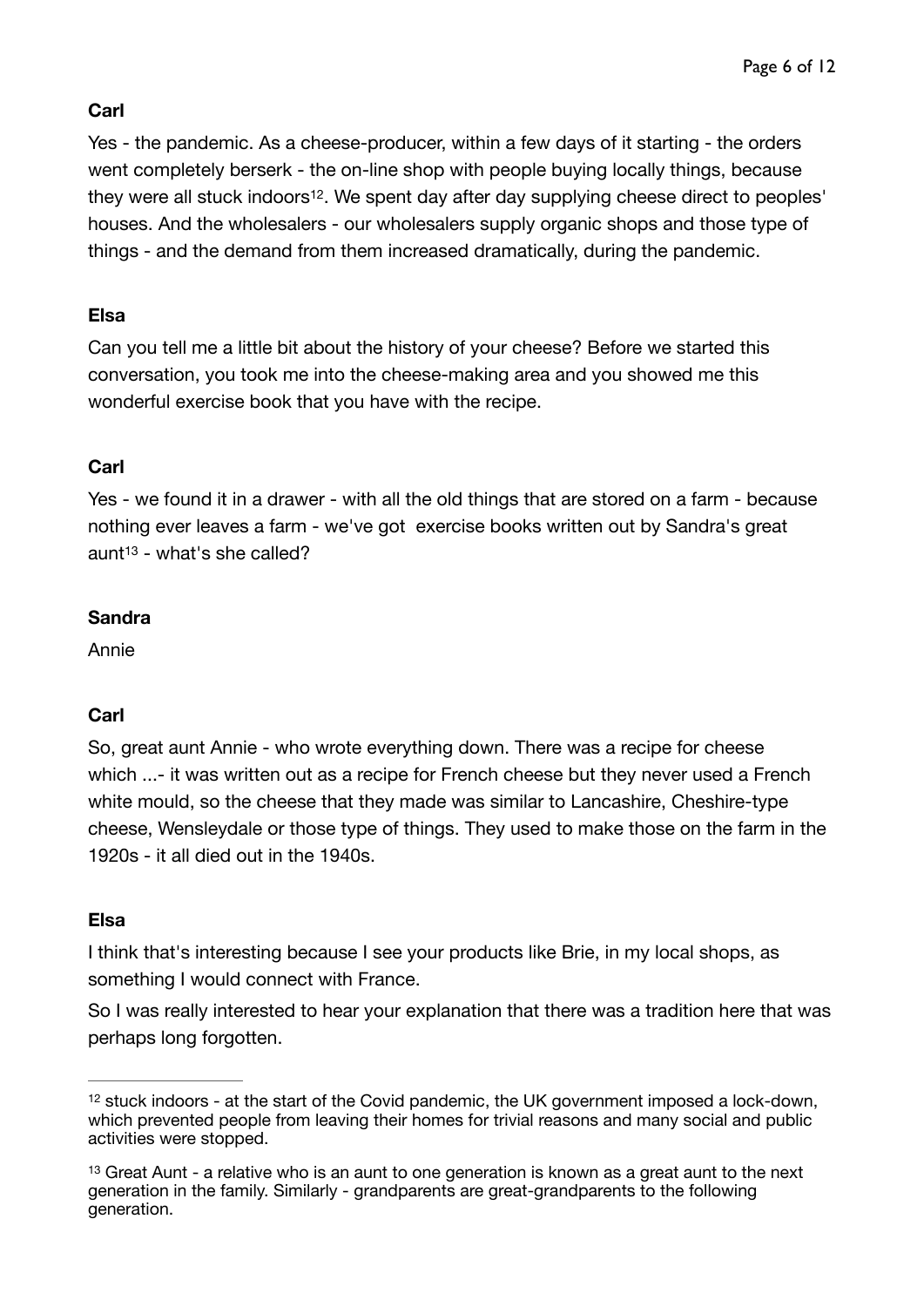## **Carl**

Yes - I don't know where they got the French recipe from, but they did, and they wrote it out in the 1920s. That's basically what we make now. A few little tweeks on it - we actually get the mould from France and we make the white-moulded cheeses.

### **Sandra**

I think all over the world though, farmers started making cheese. They started developing just to preserve the milk for a little bit longer - and I think things grew in different places without people knowing what other people were doing.

<span id="page-6-3"></span><span id="page-6-2"></span>It'slike you've got <sup>[14](#page-6-0)</sup> Feta haven't you - and we make a product called Pexo Blanco which is based on a South American recipe for *Queso Blanco*<sup>[15](#page-6-1)</sup>, which is similar to halloumi, which is similar to paneer. And all these places would be making this product to preserve the milk, not knowing that the other side of the world were also making this product. (13:28)

## **Elsa**

Which is a really interesting example, for our audience? People who have come to the UK from all over the world and often listening to these podcasts around the world.

### **Carl**

The reason that we make this thing called *queso blanco* which is a South American version of halloumi and paneer, is because to make it organic, it needs [to put] an acid in it to solidify the milk. It's much easier to get organic white wine vinegar which is what we use, in South America, than it is to get organic lemon juice, which is what they use in India, to make paneer. So we chose to make the South American version, simply because it's easier to get the organic products. That's entirely why we did that.

### **Elsa**

So where do you sell your cheeses? You've mentioned on-line and local shops.

### **Carl**

Yes - we have an on-line shop so that sells direct to the public. Most of the cheese goes to two wholesalers - one's called "Organic North" - based in Manchester, that supply all organic shops and restaurants, throughout the UK. And the other one is called

<span id="page-6-0"></span><sup>&</sup>lt;sup>[14](#page-6-2)</sup> Feta - from Greece; Halloumi - from Cyprus; Paneer - from the Indian sub-continent

<span id="page-6-1"></span><sup>&</sup>lt;sup>15</sup>Queso Blanco - Spanish for "White Cheese"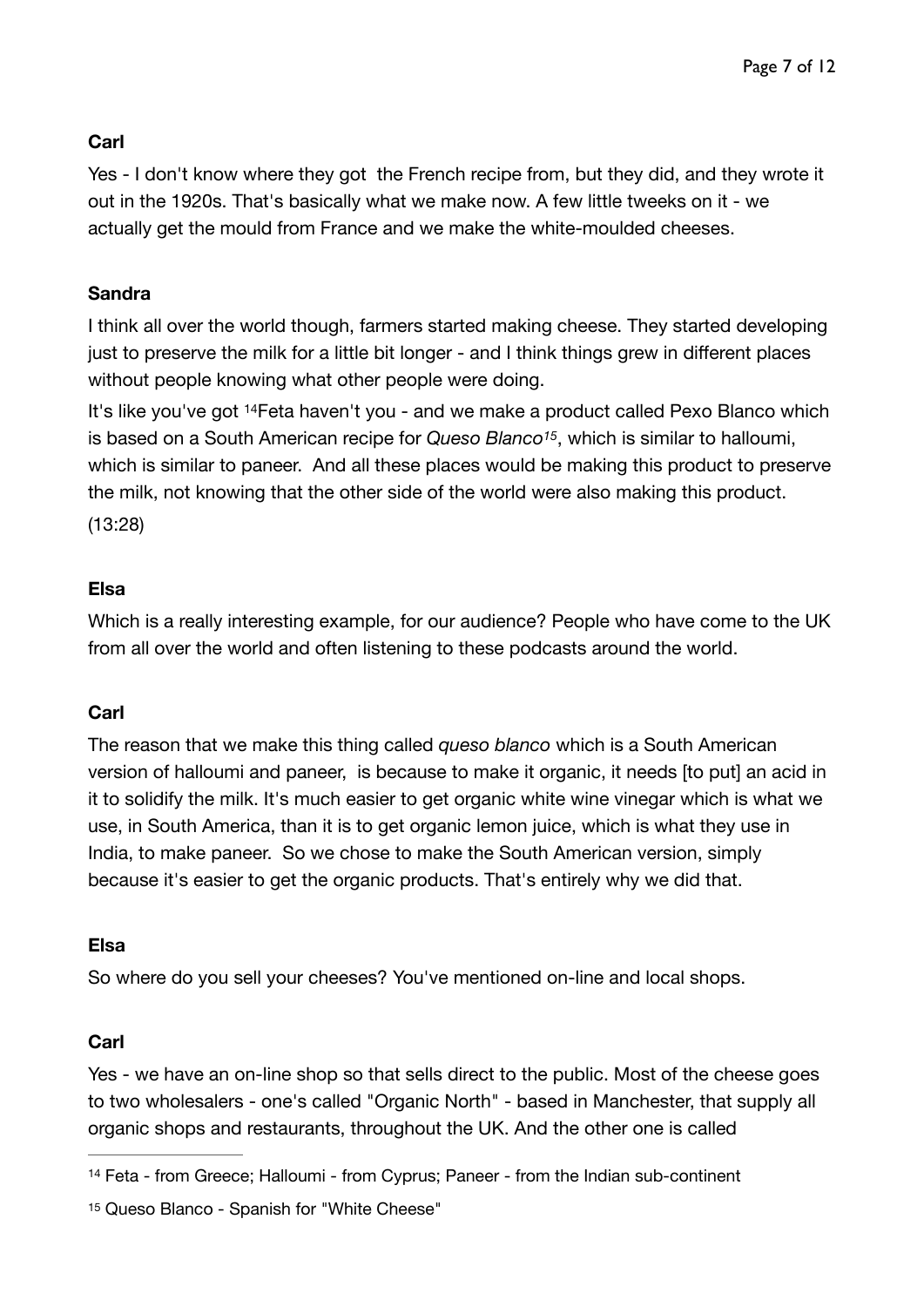"Wellocks": they supply restaurants. So - the main two cheeses that we make - the Brie and the Blue cheese - the vast majority goes to those two wholesalers and gets distributed then, throughout the UK.

And we do lots of - we're not doing as many as we did - but we do markets and food festivals and things.

### **Sandra**

And we supply local shops.

## **Carl**

Yes - and we supply local shops. Todmorden, Hebden Bridge, - it's everywhere in local shops.

## **Elsa**

Hopefully, soon we will all be able to go to local markets and food festivals.

# **Carl**

<span id="page-7-4"></span>Yes- they are picking up<sup>[16](#page-7-0)</sup> a little bit. Before the pandemic and things, we sold ... the vast majority we sold was actually out at food festivals, direct to the public, and it all switched around during the pandemic. The wholesalers started selling a lot more.

# **Elsa**

So how many people do you employ here?

# **Sandra**

<span id="page-7-7"></span><span id="page-7-6"></span><span id="page-7-5"></span>On the farm, there's my brother an[d](#page-7-1)  $I$  - we had an apprentice who's just finished<sup>[17](#page-7-1)</sup> so he's doing a littl[e](#page-7-2) bit  $\ldots$  carrying on, doing a little bit for us. We've got a work experience<sup>[18](#page-7-2)</sup> girl who's at university who's ... you might have seen today[,](#page-7-3) in passing - when she's home<sup>[19](#page-7-3)</sup>, she works for us. Other than that, that's it.

<span id="page-7-0"></span> $16$  picking up a little bit - becoming more frequent

<span id="page-7-1"></span><sup>&</sup>lt;sup>17</sup>apprentice - signs a contract with an employer for a specific period and programme of training with an organisation and "finished" indicates that period has come to an end.

<span id="page-7-2"></span><sup>&</sup>lt;sup>18</sup>people learning a trade might work for no wage or a very small payment to improve their experience of the real working environment - often in white-collar roles called "interns".

<span id="page-7-3"></span>[<sup>19</sup>](#page-7-7) home - this means outside of university term-time when she is not available for work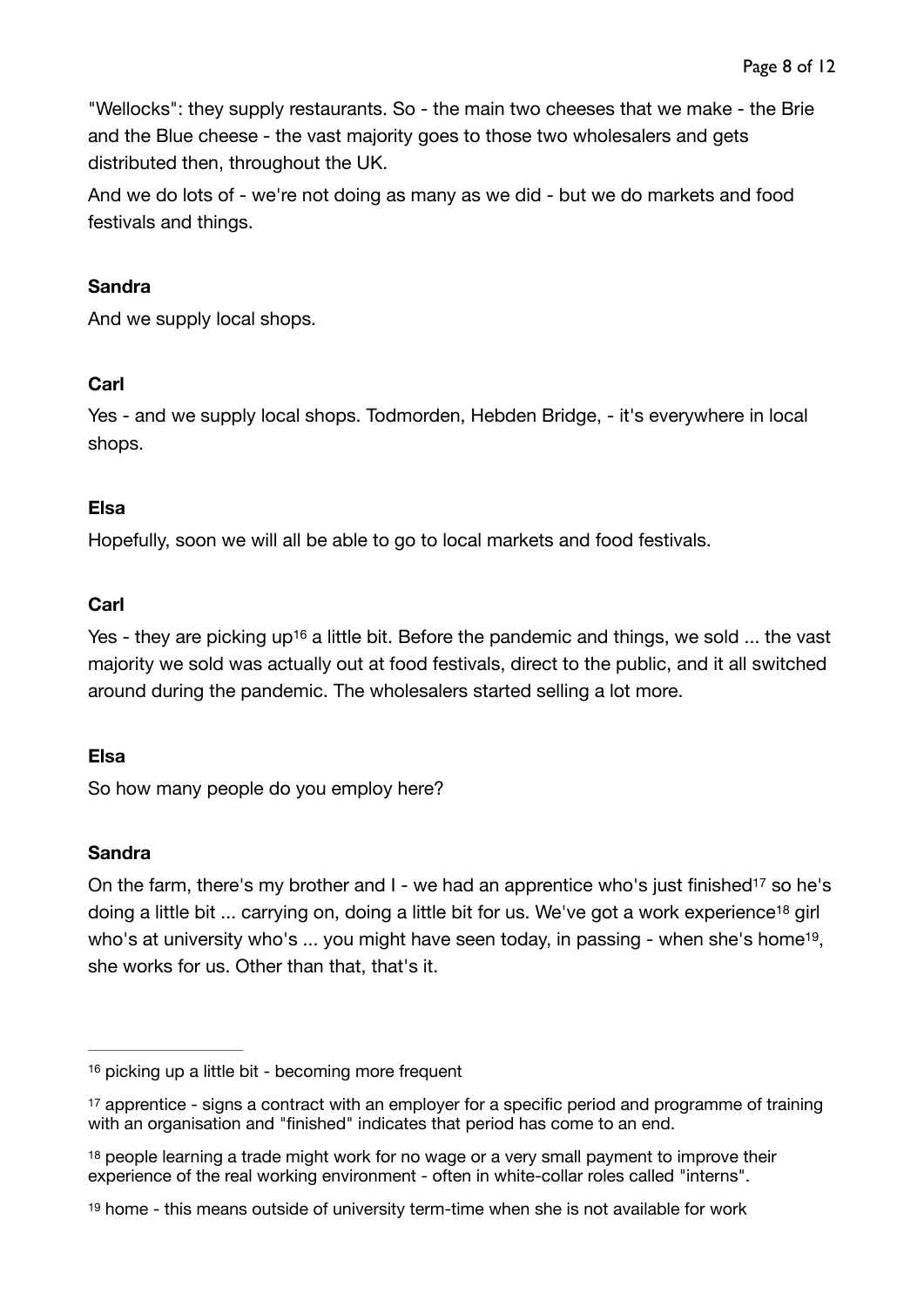# **Carl**

And on the cheese, there's just me and a part-time assistant and Sandra does part-time on the cheese, as well. So basically, me and two part-timers, on the cheese.

## **Elsa**

Typically, how many cheeses a week, or a month, do you produce?

## **Carl**

We make cheese six times a month - we used to do 400 litres. I think over the year - we make between 2000 and 3000 kilos. Which is very, very small for a cheese maker. It's .. we could scale it up a little bit - but everything is just set for that type of volume.

### **Elsa**

You have such a loyal following, locally - it's really delighted local people, that there is a cheese that comes from these hills.

## **Sandra**

There's still quite a few people that don't know about us, that live locally.

### **Elsa**

Hopefully,

### **Sandra**

Every time we do something locally, somebody will say "oh, is this made in Todmorden?"

### **Elsa**

Just because our audience are not English-speaking, as a first language: your accents would you say you are typical of Lancashire accents?

### **Sandra**

Well - here, from here accent - I was born here.

### **Elsa**

This is interesting because it's border - we're very close to Yorkshire - well, we are in Yorkshire - are we technically in Yorkshire, here? But within a mile or so, two miles, into Lancashire.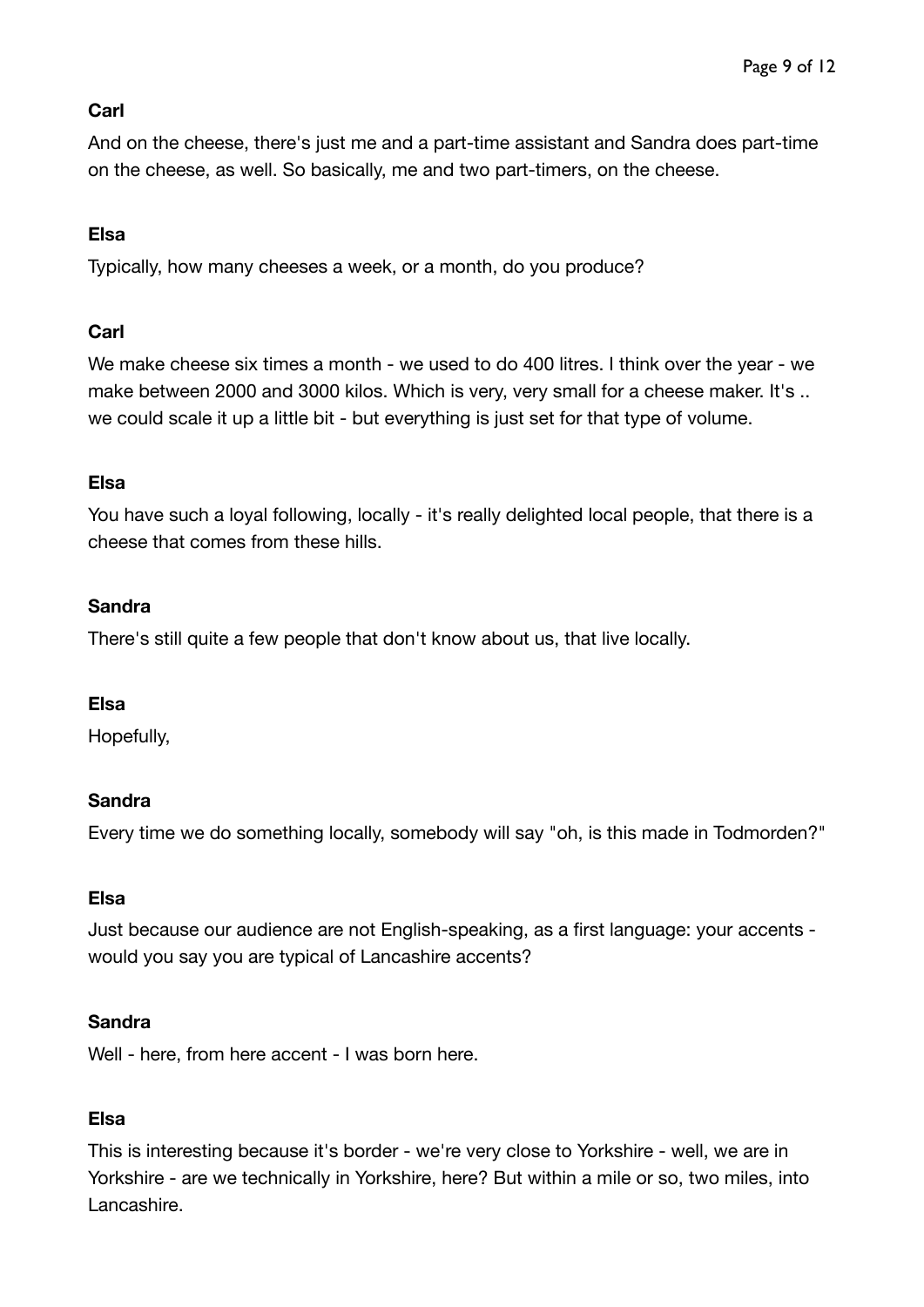## **Sandra**

Yes - and their accent is very different there, aren't they [isn't it]?

## **Elsa**

Absolutely, yes.

# **Sandra**

<span id="page-9-1"></span>I think my accent changes a little bit with the people that I'm with. Before I came back to the farm-working, I used to work for what was then Halifax Building Society and I worked a lot of people from Rochdale<sup>[20](#page-9-0)</sup> and my accent changed very, very much, then, because I was with them all the time.

## **Elsa**

It's interesting how we adapt to the people we're with.

# **Carl**

We've basically got this unique accent in Todmorden - there's nothing like it.

# **Sandra**

Well, it's an amalgamation I think of ...all of the people who have come to us from all different places. I mean Hebden Bridge, particularly, has got a lot of people who originated from the south of England, because there were incentives to get people to come to Hebden Bridge, because Hebden Bridge was a dying town, at one time. And so in the '70s [nineteen-seventies] a lot of people came from many areas of the country and abroad.

# **Elsa**

This is great - you've such an interesting story - I mean, I've been aware of you - but I didn't know all the real details - particularly, the French heritage, behind the cheese and the history of it. I really appreciate your spending time, at a busy start to your day milking time - happening around us.

Carl [is] about to start cheese-making, I think, are you?

# **Carl**

<span id="page-9-0"></span><sup>&</sup>lt;sup>[20](#page-9-1)</sup> Rochdale - a significant Lancashire town near the Yorkshire border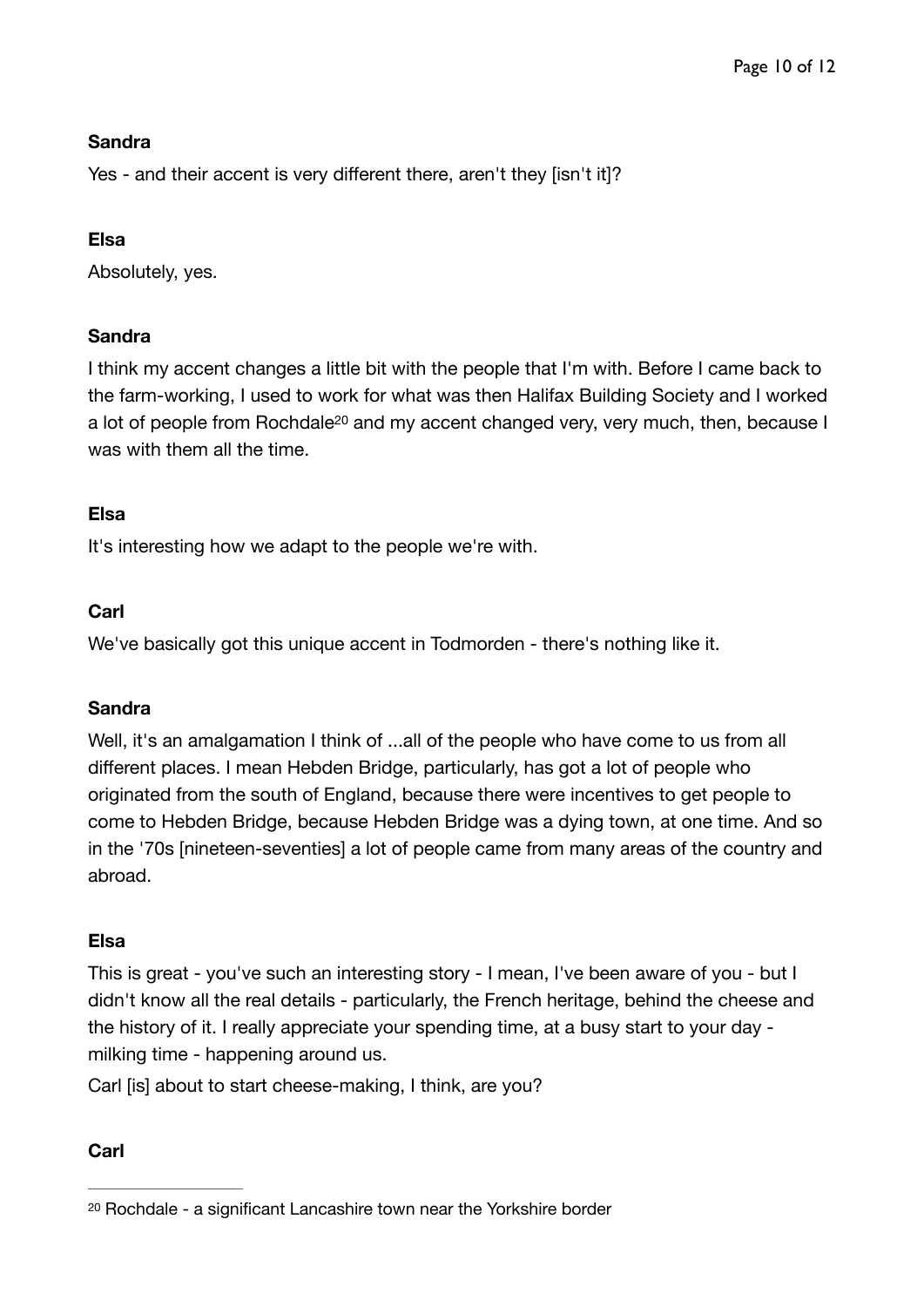Well, we've got a wholesaler about to come and pick some orders up. I've got to get all my order ready, this morning.

### **Elsa**

Well, that's great. Thank you so much.

**Carl and Sandra** - Thank you.

### *(Music) (18:50)*

#### *Mark*

#### **Language Support**

This is the part of the podcast where we choose some of the words or phrases from this episode and talk about them. Today, I'm going to pick up on two words that had a very particular meaning, in this episode, but which also have other broader meanings. And in this section, I'm going to provide a rather simplified version of these different meanings.

So the first word is **organic.** Now**,** in general terms the word **organic** usually means relating to, or obtained from, living things. In this episode, we were talking about organic food - that is food which is grown without the use of synthetic - that's man-made chemicals, such as pesticides and fertilisers. To claim that food is **organic,** the product must be certified by an official body - that is, an official body will check that it meets the necessary criteria. There are many organic certified bodies in the world, most of whom work closely with each other. The best known organic certification body in the UK is The Soil Associatio[n](#page-10-0)<sup>[21](#page-10-0)</sup> - in this episode, we also referred to an association that was in America and there are also European ones.

<span id="page-10-1"></span>However, the word **organic** can also have another meaning: we can talk about a business or an activity of some kind being **organic** - and what that means is: that it grows naturally - it develops within itself, without lots of outside influence, so you could say that a business was growing organically, meaning that over time, it developed naturally, within its own resources.

The second word I'm going to choose is **culture**. In this episode, we were using culture as part of the cheese-making process. **Cultures** are a group of bacteria introduced to the milk to make a particular type of cheese. And each type of cheese has its own **culture** - in many cases, these cultures go back many generations, as in the case in this episode.

<span id="page-10-0"></span>[<sup>21</sup>](#page-10-1)[www.soilassociation.org](http://www.soilassociation.org)